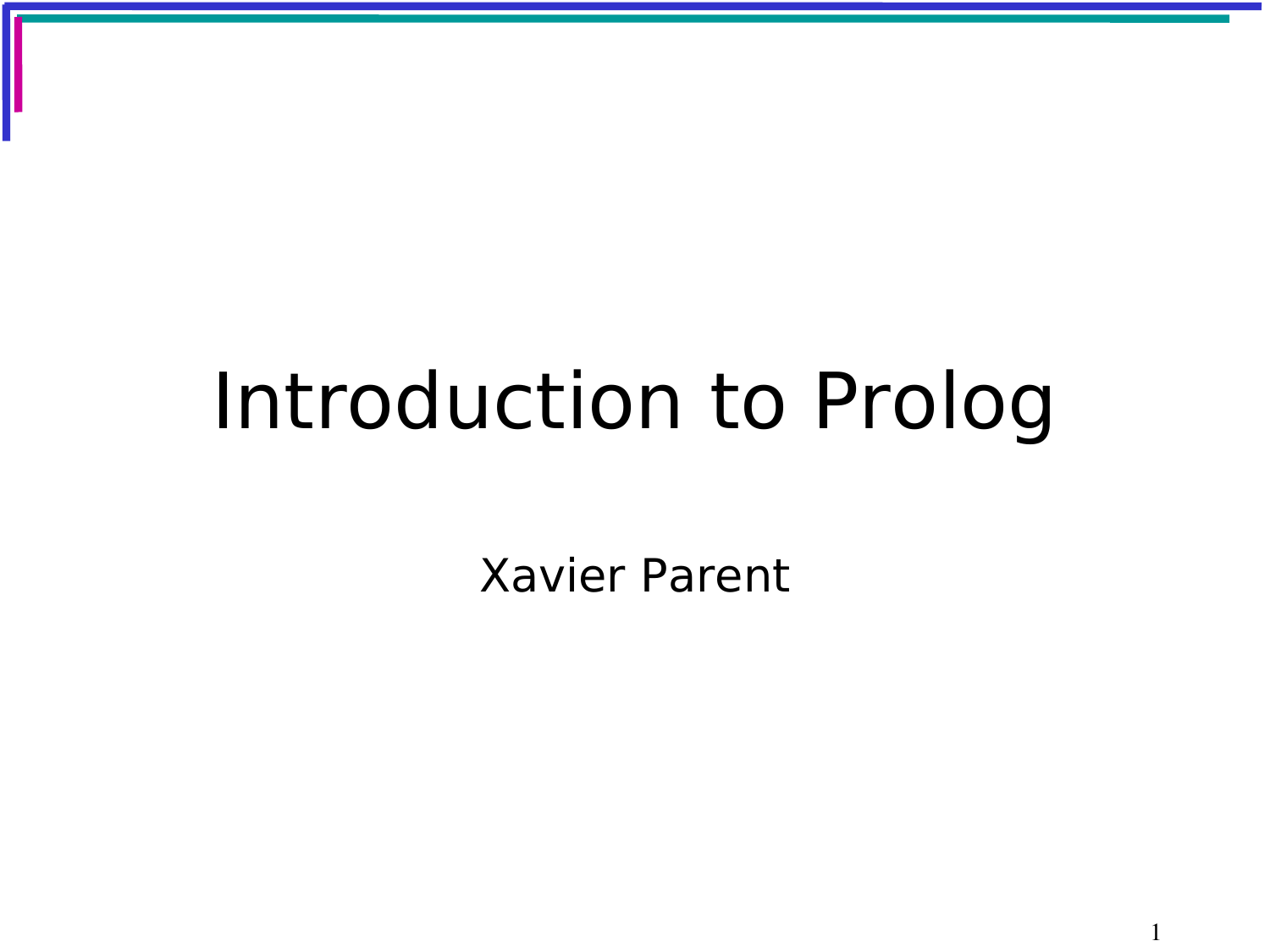## **Dutline**

- Prolog in a nutshell
- Basic constructs
- Answering queries with Prolog
- Practicals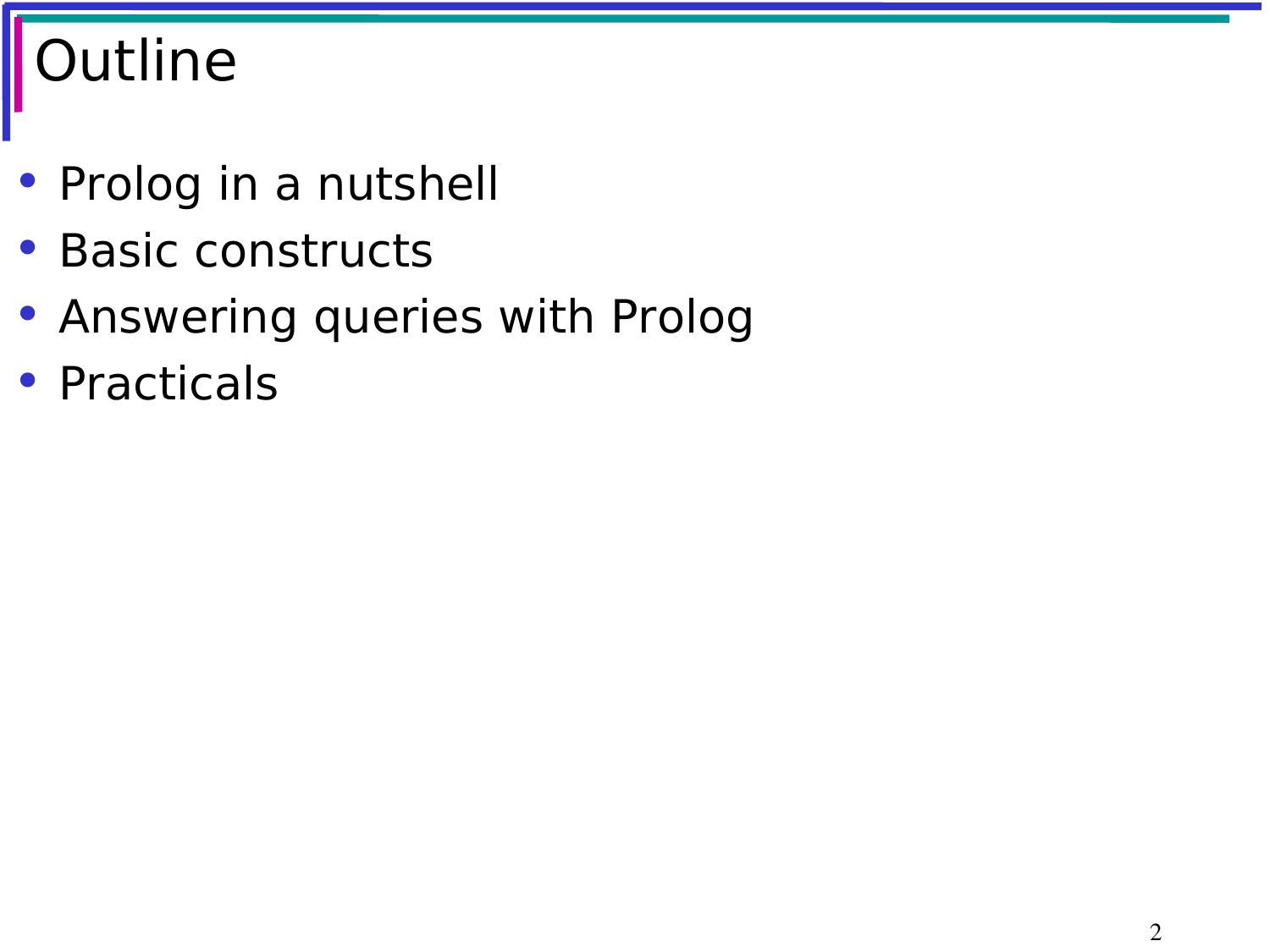## rolog in a nutshell (1)

- Prolog (programming in logic) is a logic-based programming language:
	- **Perograms correspond to sets of logical formulas**
	- **uses logical methods to resolve queries.**
- A declarative language
	- **U** you specify what problem you want to solve rather than how to solve it.
- Useful in some problem areas, ..., but pretty useless in others.
- lecture meant to introduce you to the most basic concepts of the Prolog programming language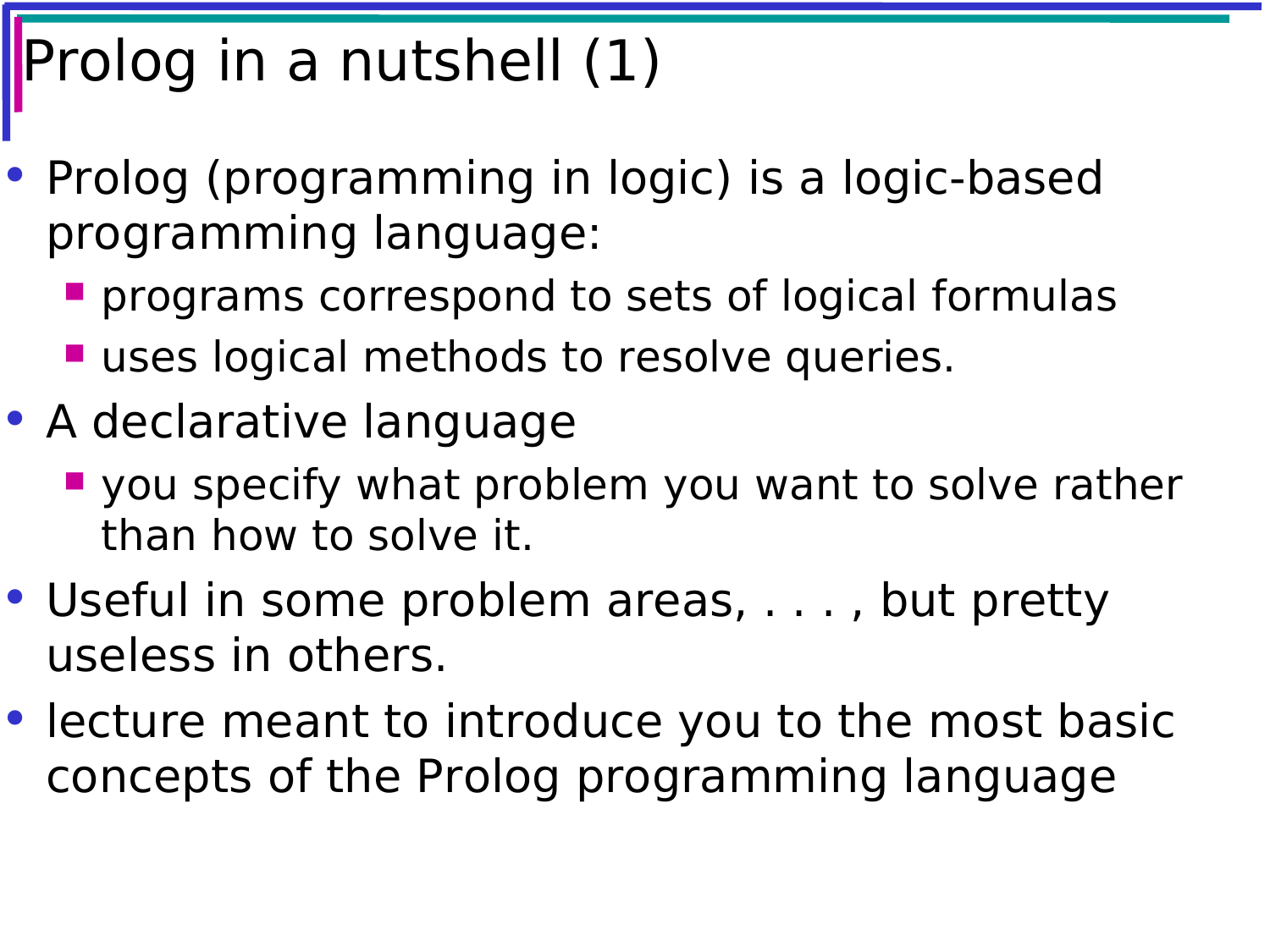## Prolog in a nutshell (2)

- Conceived in Marseille, France, in the 70s
- First compiler written by David H. D. Warren in Edinburgh, Scotland
- Remains the most popular logical programming
- Used in:
	- **natural language processing**
	- **theorem proving**
	- $\blacksquare$  expert systems
	- games
	- **automated answering systems**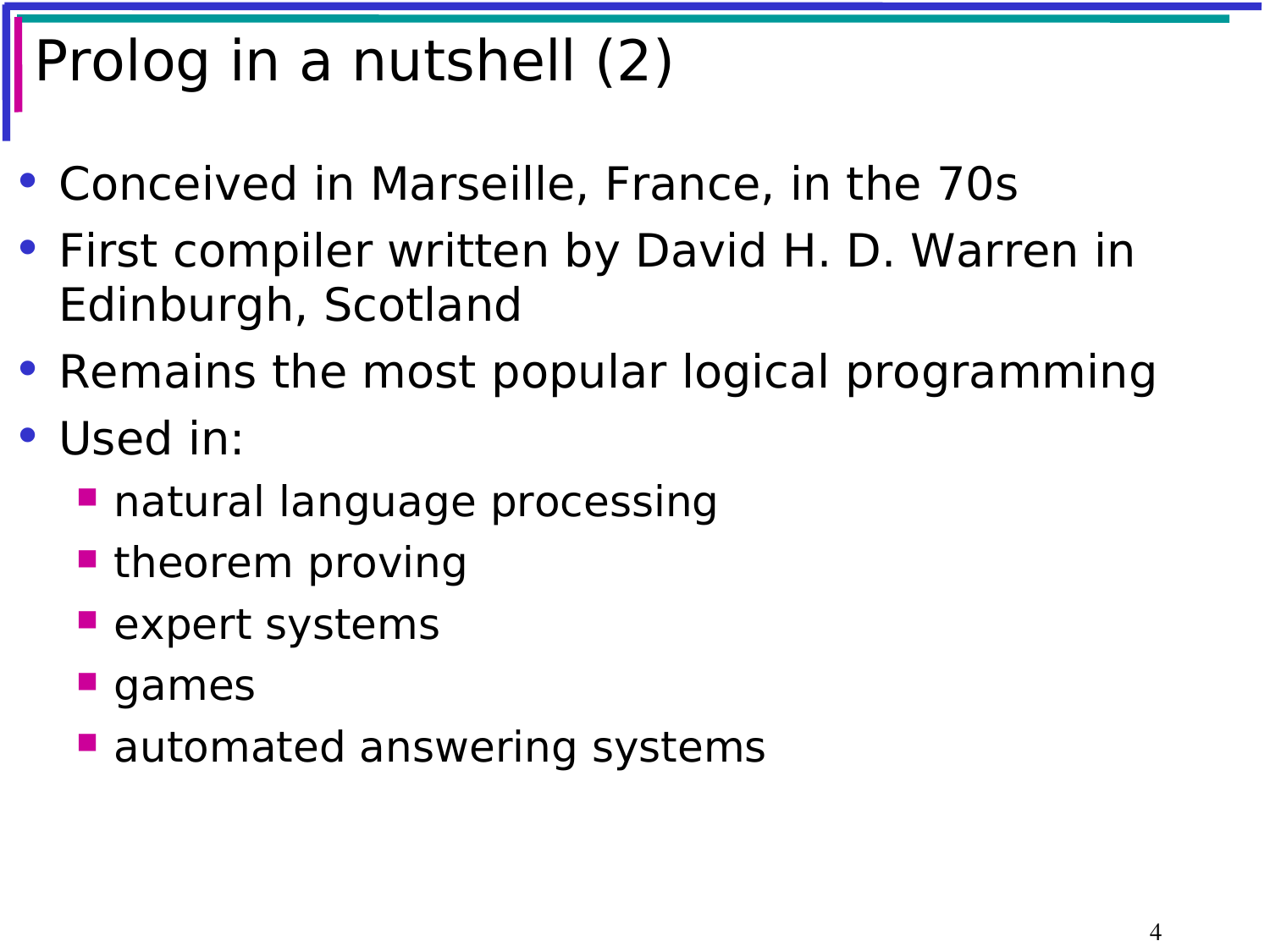## Prolog in a nutshell (3)

How does Prolog work?

- Provide a set of facts and rules.
	- **Think of the facts like a database.**
	- **The rules define relationships between different facts** in order to build up complicated systems.
	- **The rules are based on predicate logic.**
- Present the system with a fact that has a variable in it.
- System finds all solutions for that variable (or multiple variables)
- In this lecture, we use the SWI prolog compiler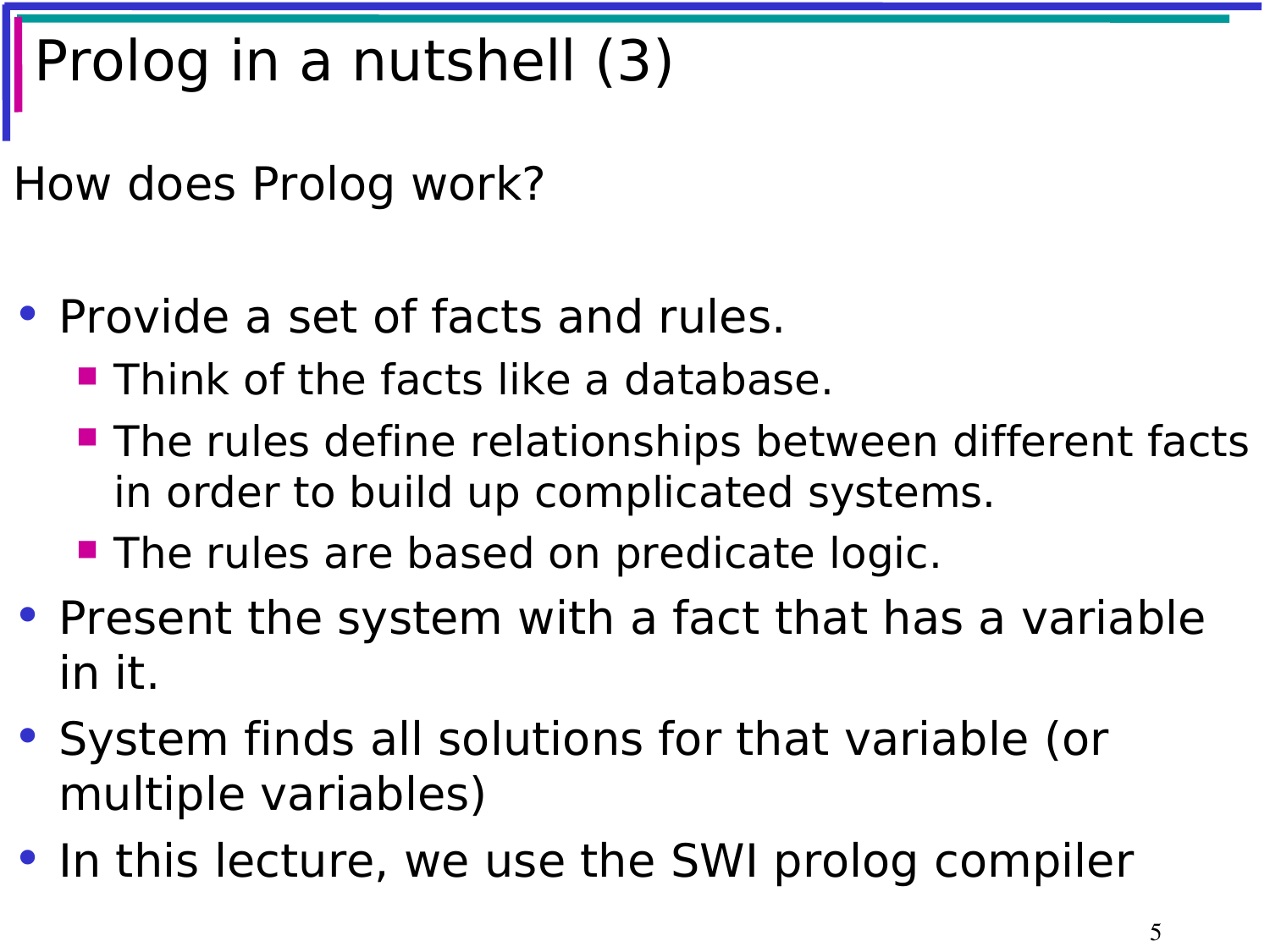### Prolog in a nutshell (4)

- **Programs consist of procedures.**
- **Procedures consist of clauses.**
- **Each clause is a fact or a rule.**
- **Programs are executed by** posing queries.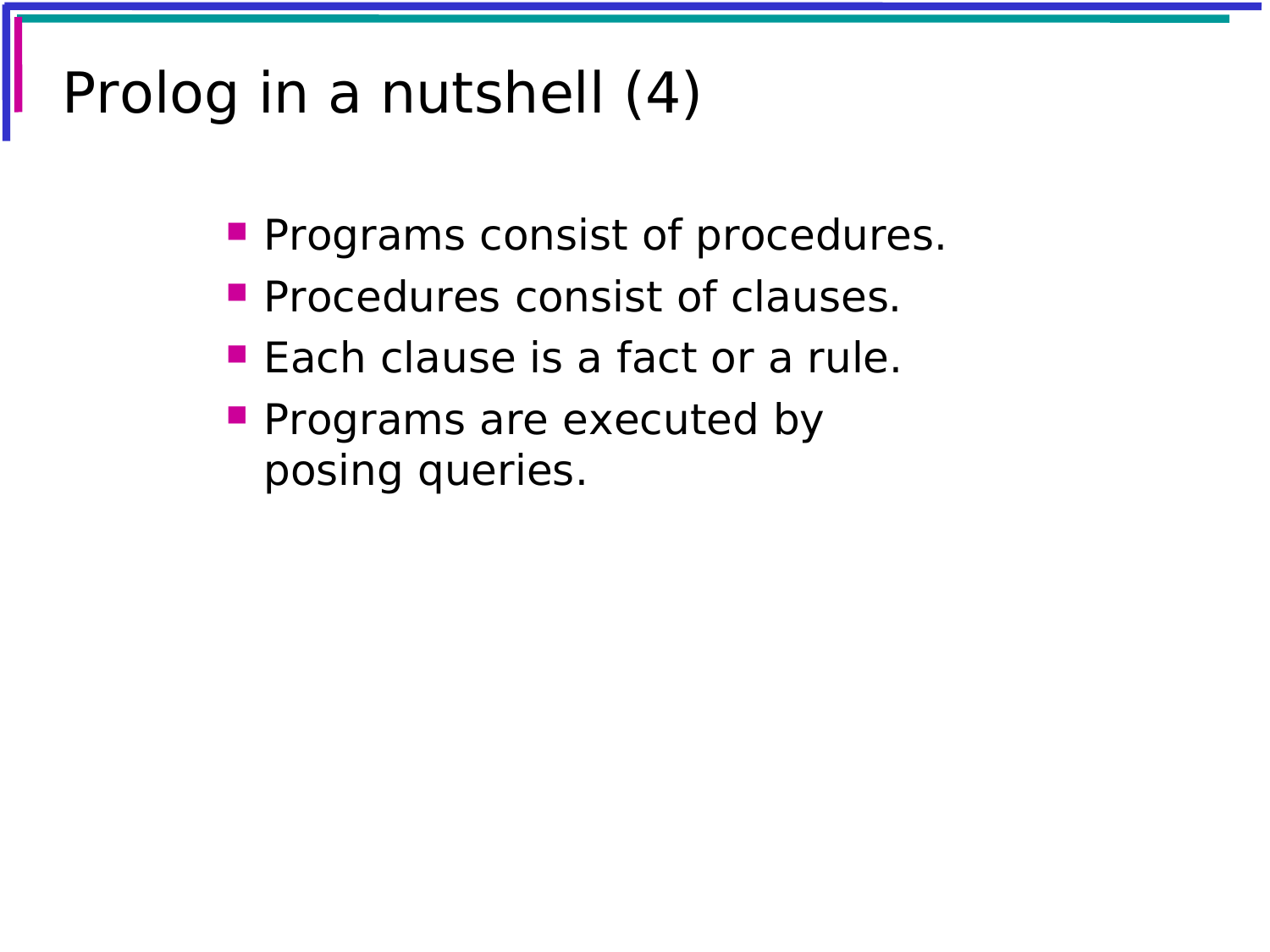### Basic constructs (1)

- Symbols
	- **Prolog expressions are comprised of the following** truth-functional symbols, which have the same interpretation as in the predicate calculus.
- Variables and Names

−

- **Variables begin with an uppercase letter. Predicate** names, function names, and the names for objects must begin with a lowercase letter.
- **Rules for forming names are the same as for the** predicate calculus.
	- mother  $of(X,Y)$
	- $male(X)$
	- female(Y)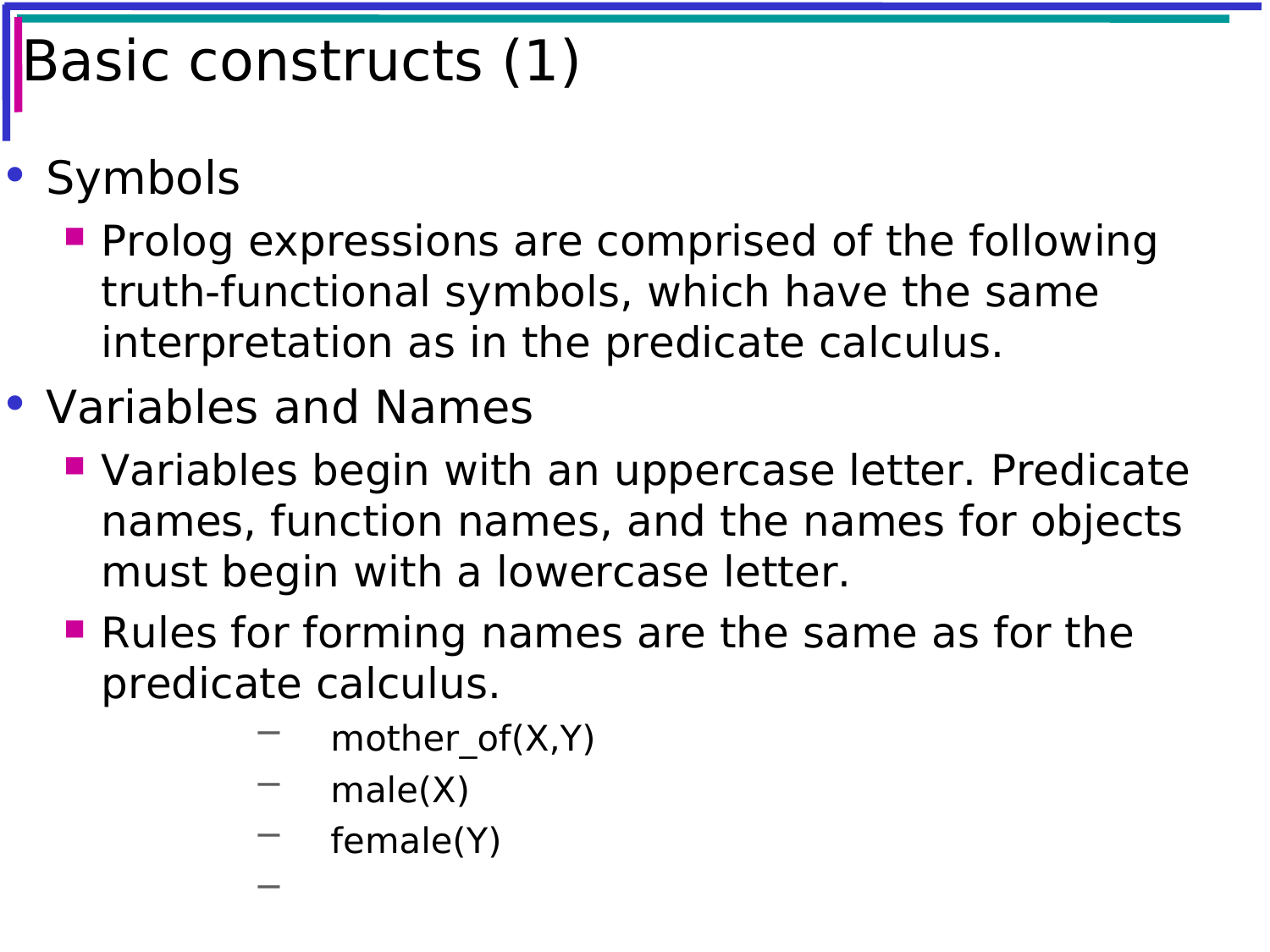#### Basic constructs (2)

- A **fact** is a predicate expression that makes a declarative statement about the problem domain.
- Whenever a variable occurs in a Prolog expression, it is assumed to be **universally quantified**.
- Note that all Prolog sentences must **end with a period.**
- Examples:
	- likes(john, susie). /\* John likes Susie \*/ likes(X, susie).  $\frac{1}{2}$  /\* Everyone likes Susie \*/ likes(john, Y). /\* John likes everybody \*/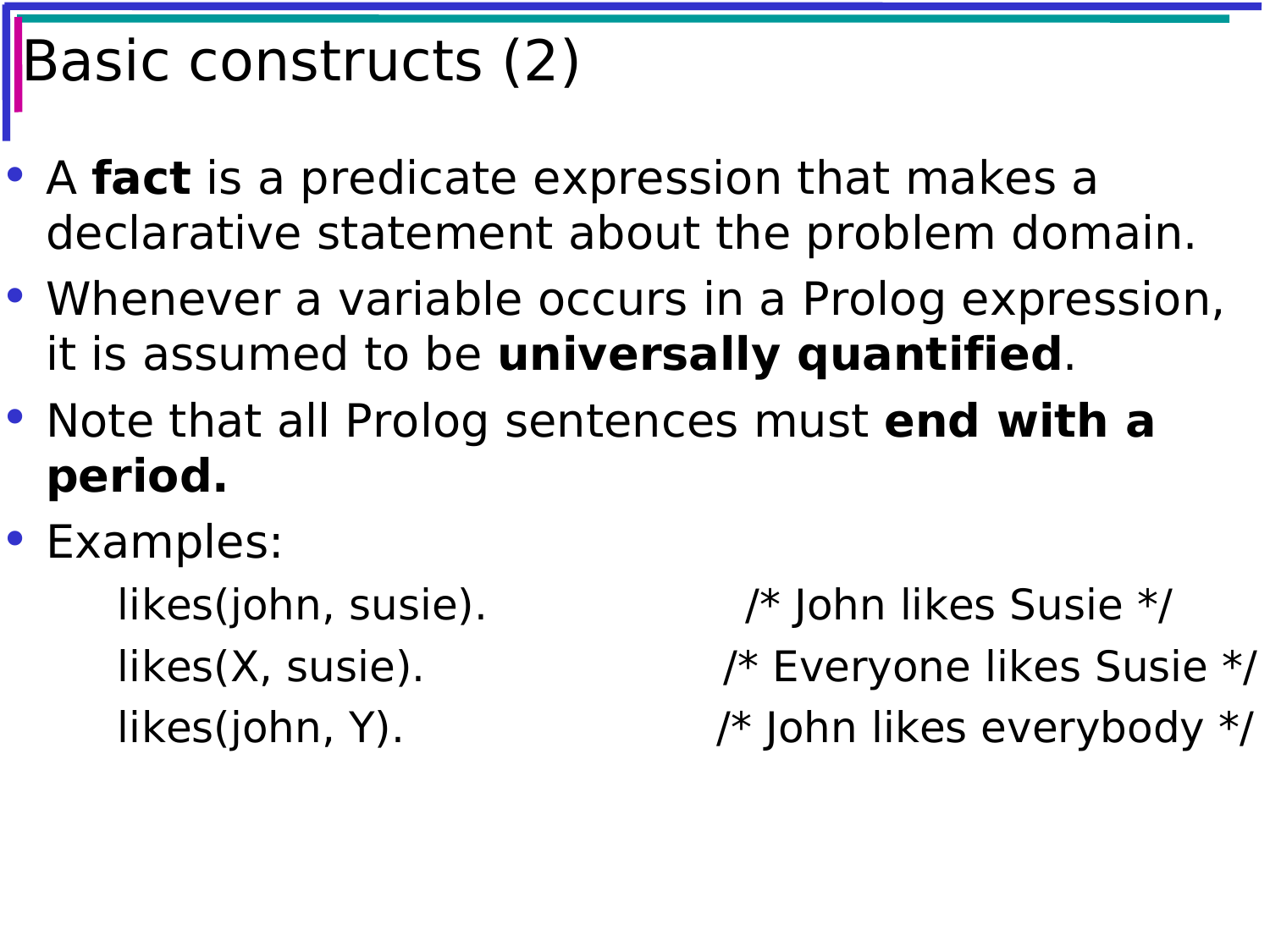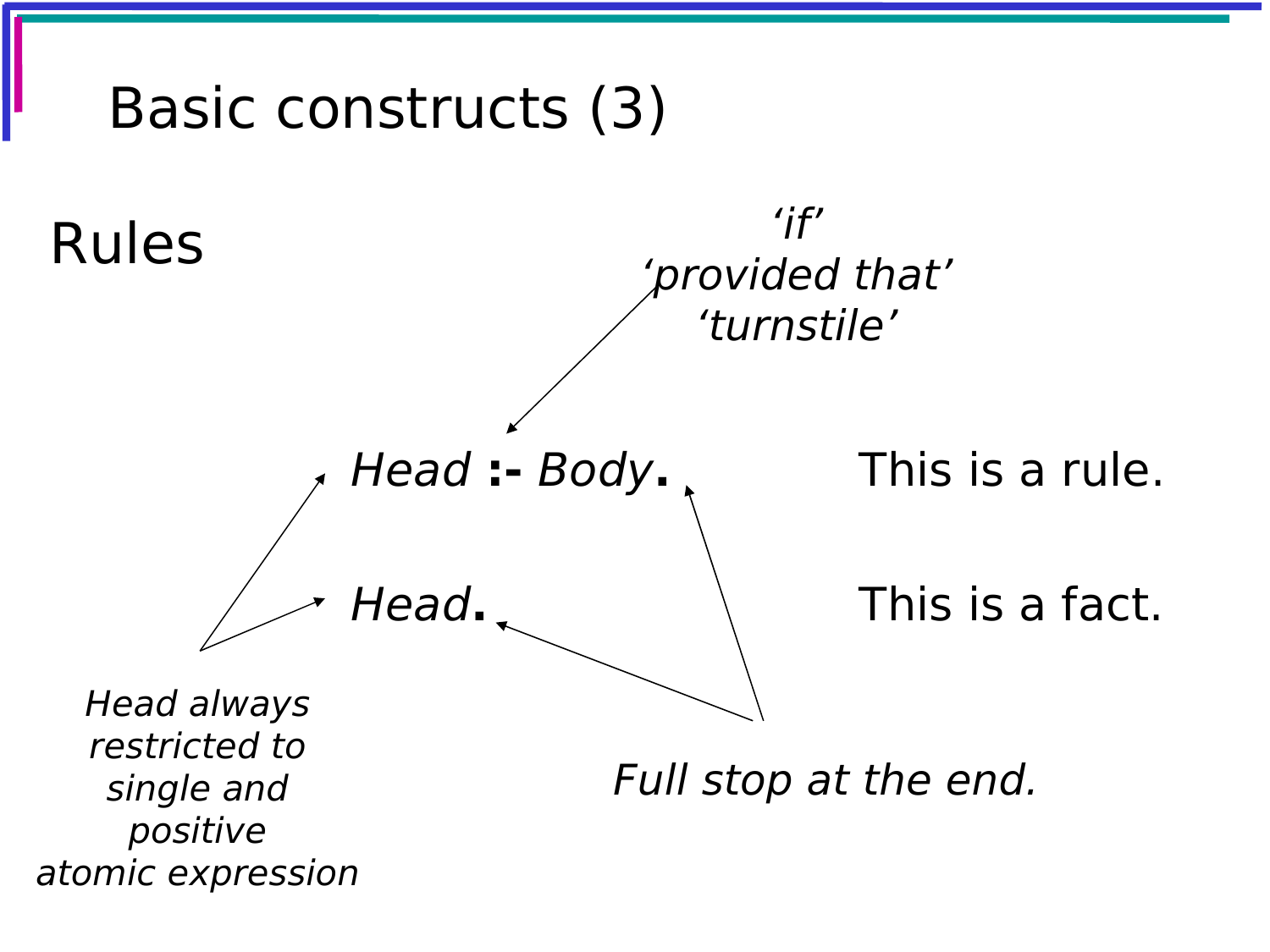# Key differences between FOL and Prolog

|                             | Prolog                                          |
|-----------------------------|-------------------------------------------------|
| Conjunction                 | Comma,                                          |
| <b>Disjunction</b>          | Or condition expressed<br>using two rules       |
| <b>Negation</b>             | not or $\downarrow$ +<br><i>nrovable</i><br>not |
| If premises then conclusion | Conclusion if premises :-                       |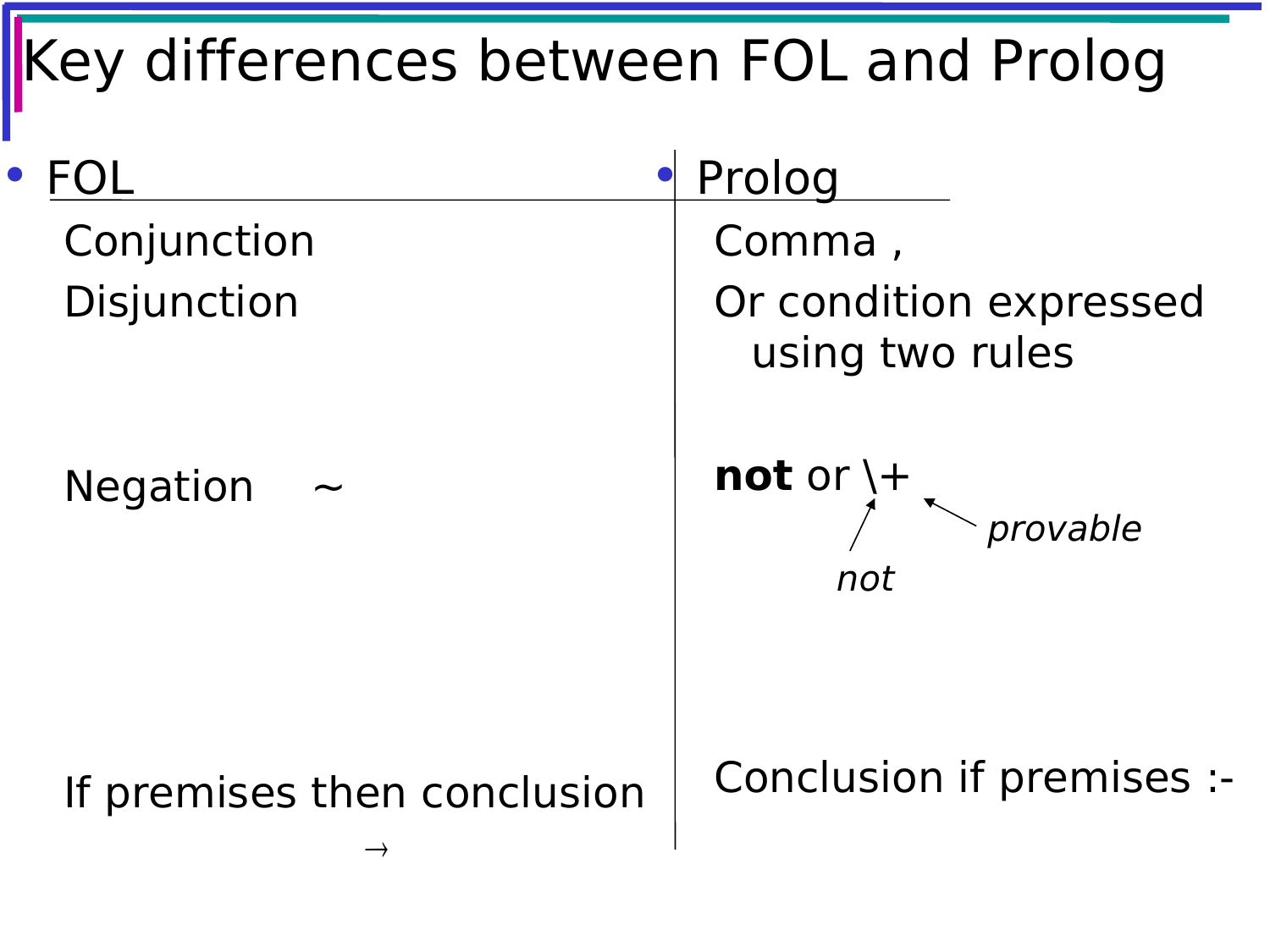### Negation as failure

- What is not provable  $(* \t + \t \cdot, not())$  is false
- In real life rules have exceptions **FOL and Prolog handles them differently**
- If you scratch a match, it will light up except if wet



?- wet(m),not(lights(m)) No

?-wet(m),not(lights(m)), rains(a) No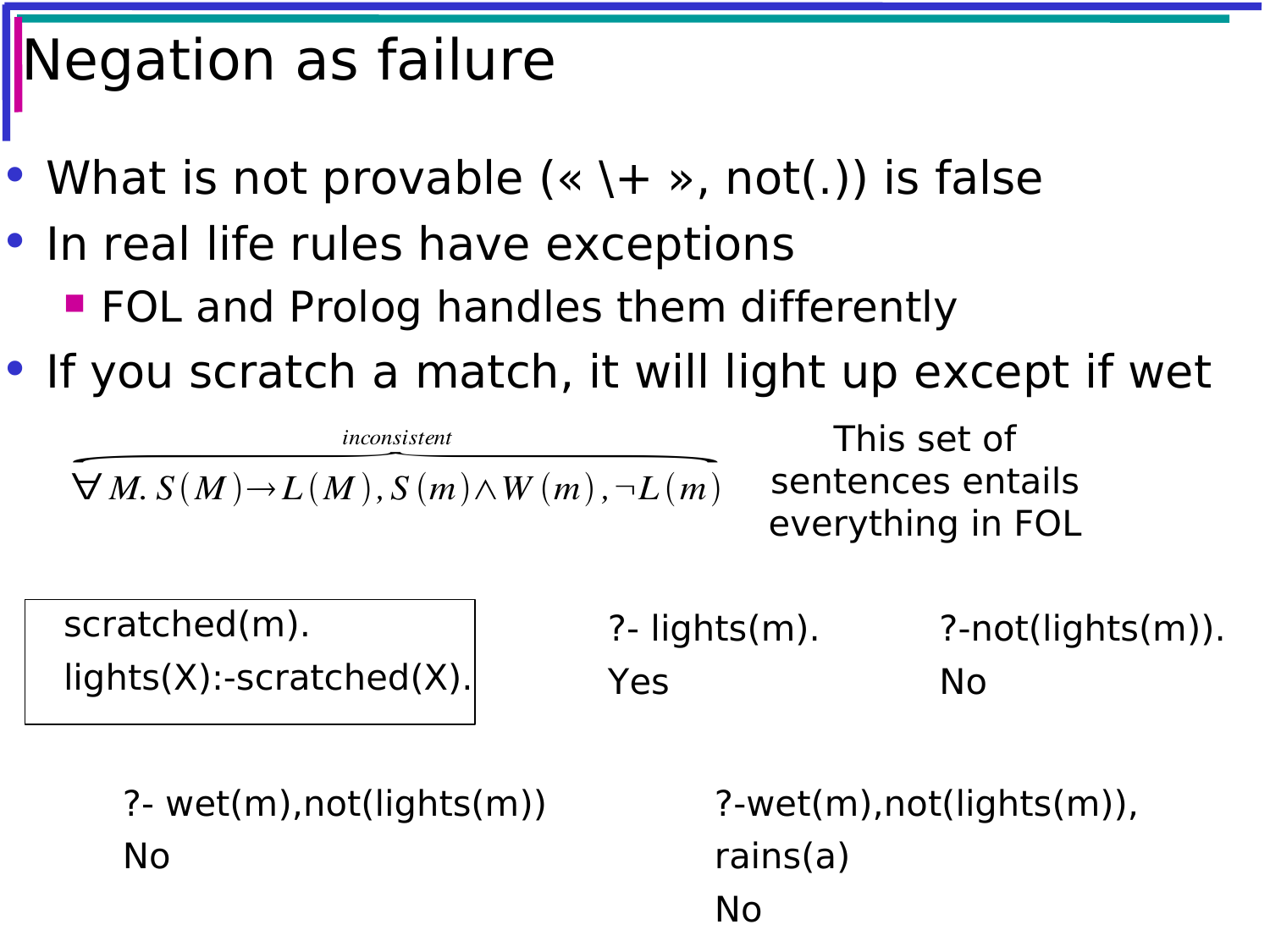### Sample exercises

#### **Ex:** are all these rules syntactically correct?

- friends $(X,Y)$  :- likes $(X,Y)$ , likes $(Y,X)$ .
- left of( $X,Y$ ) :- right of( $Y,X$ )
- hates $(X, Y)$  :- not(likes $(X, Y)$ ).
- enemies $(X,Y)$  :- not(likes $(X,Y)$ ),not(likes $(Y,X)$ ).
- $likes(X,Y), likes(Y,X) friends(X,Y).$
- not(likes $(X,Y)$ ) :- hates $(X,Y)$ .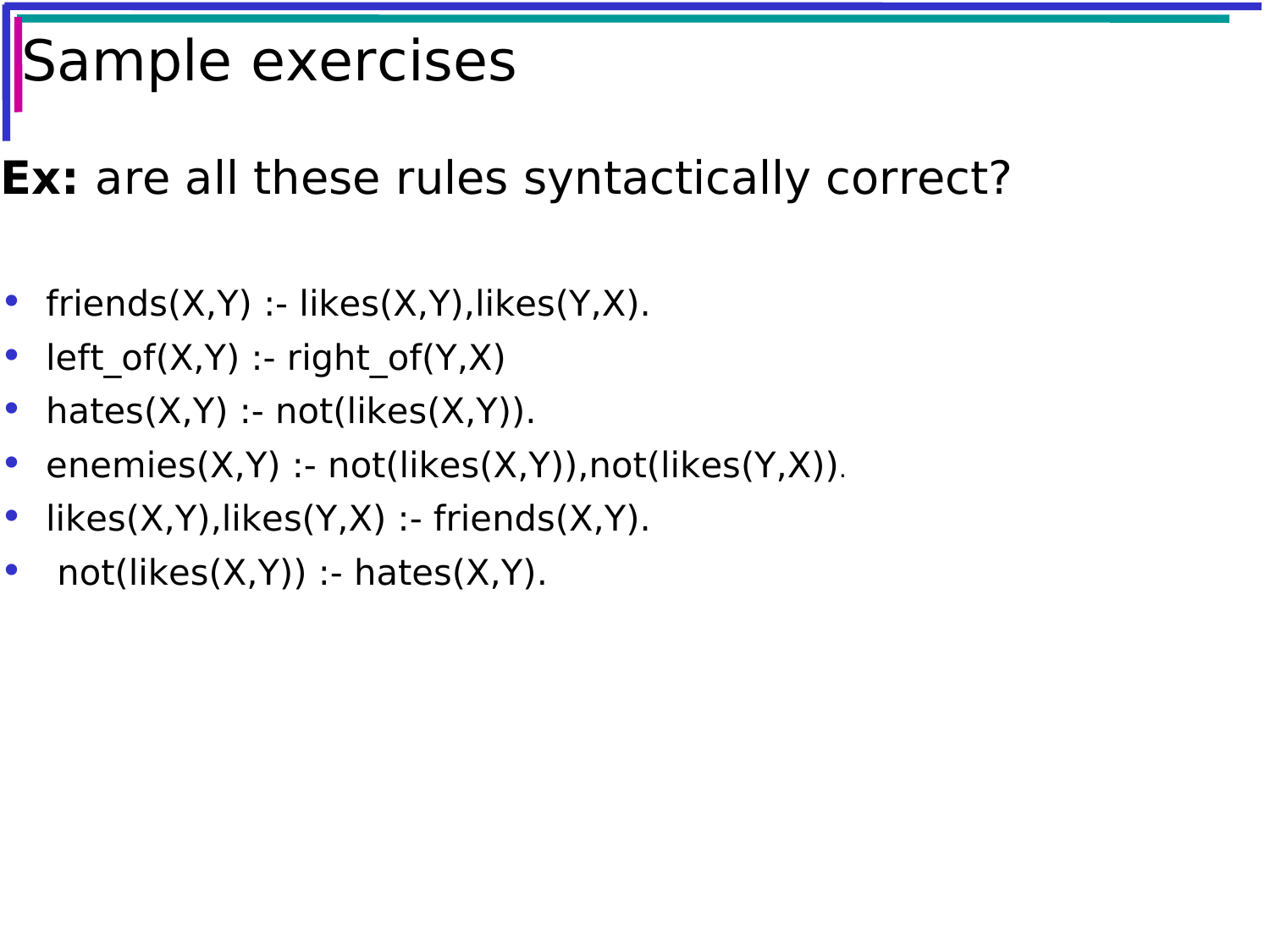## Answering queries with Prolog (1)

#### Yes/No question

?-likes(john,mary). yes/no

```
?-\+likes(john,mary).
yes/no
```
« Who » question

```
 
X=john
?-likes(X, Y).
へ<br>、
?-likes(john,X). // Who does John like?
?-likes(X,mary). // Who likes Mary?
                     // Who likes who?
X=john,
Y=mary
X=mary
```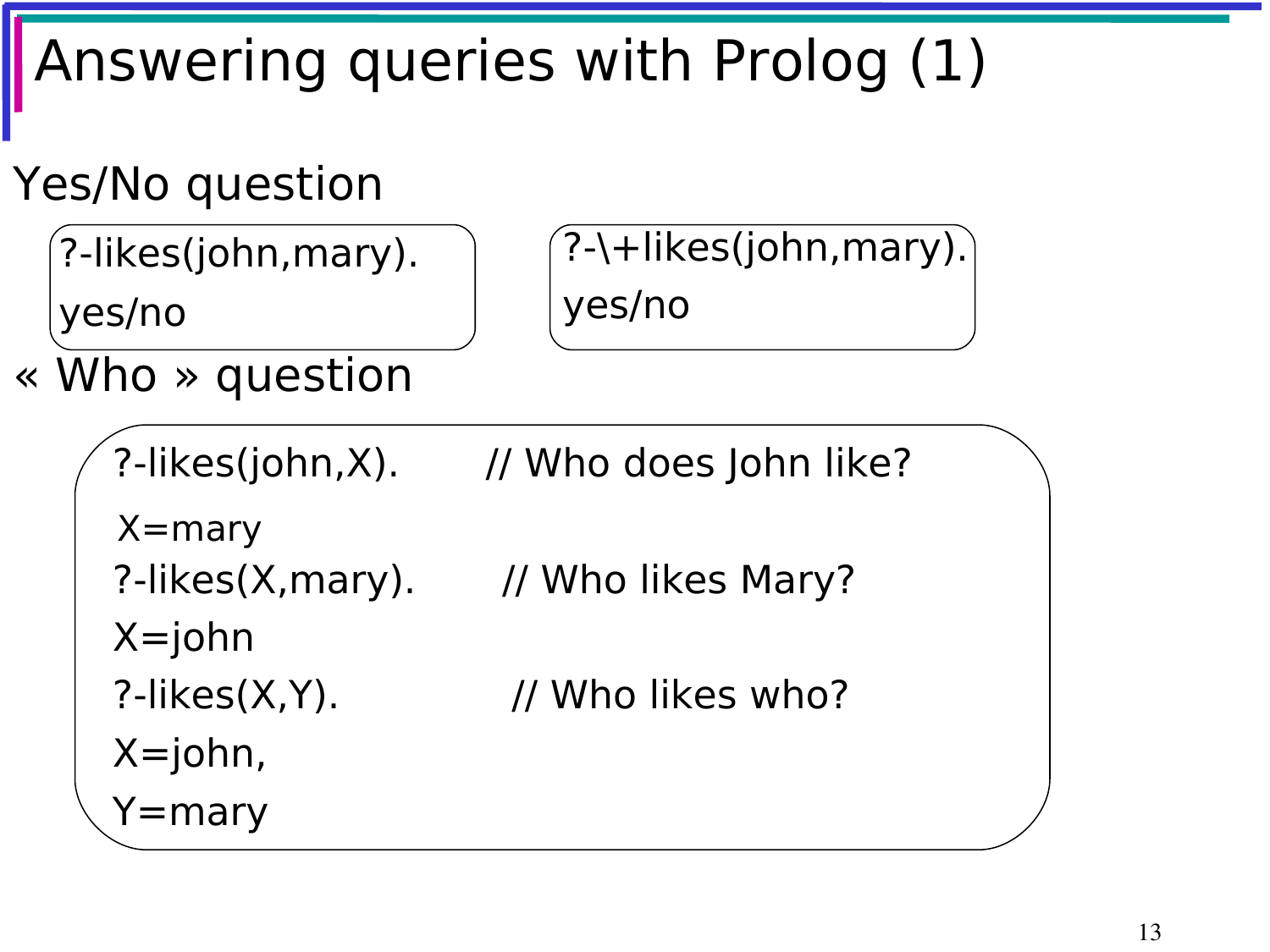#### nswering queries with prolog (2)

- Query a goal that most be proved, given a prolog program (knowledge)
- Prolog engine determines if query is a logical consequence of rules
- Backward reasoning:
	- $\blacksquare$ If a goal matches with a fact, then it is satified  $\blacksquare$ If a goal matches the head of a rule, then it is satisfied if the goal represented by the rule's body is satified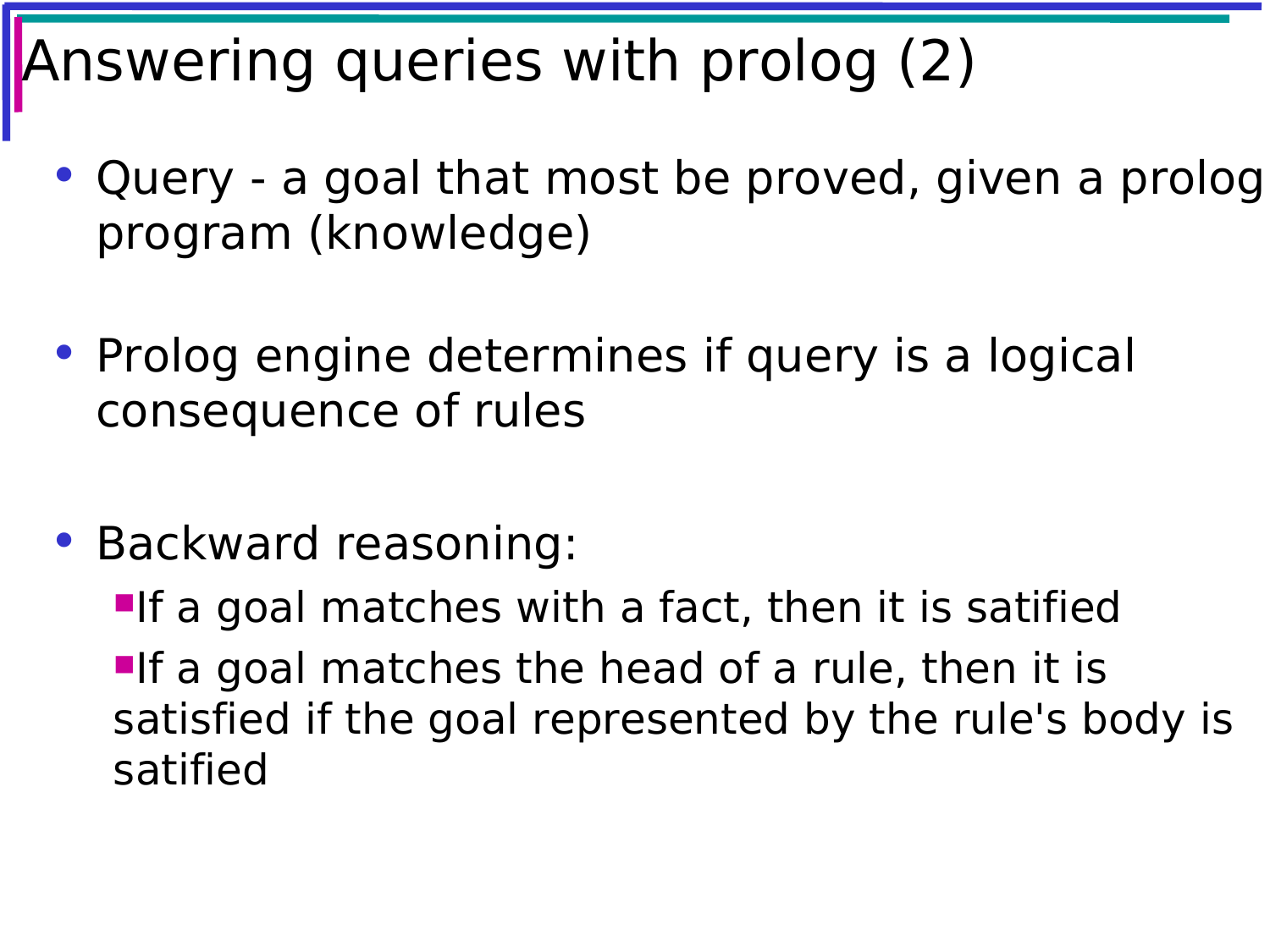#### Example: mortal philosophers

• Consider the following argument: All men are mortal Socrate is a man Therefore Socrate is a mortal It has two premisses, and a conclusion

• The premisses can be expressed as a Prolog programme

 $mortal(X)$ :- man $(X)$ .

man(socrate).

• The conclusion can be formulated as a query ?: mortal(socrate). Yes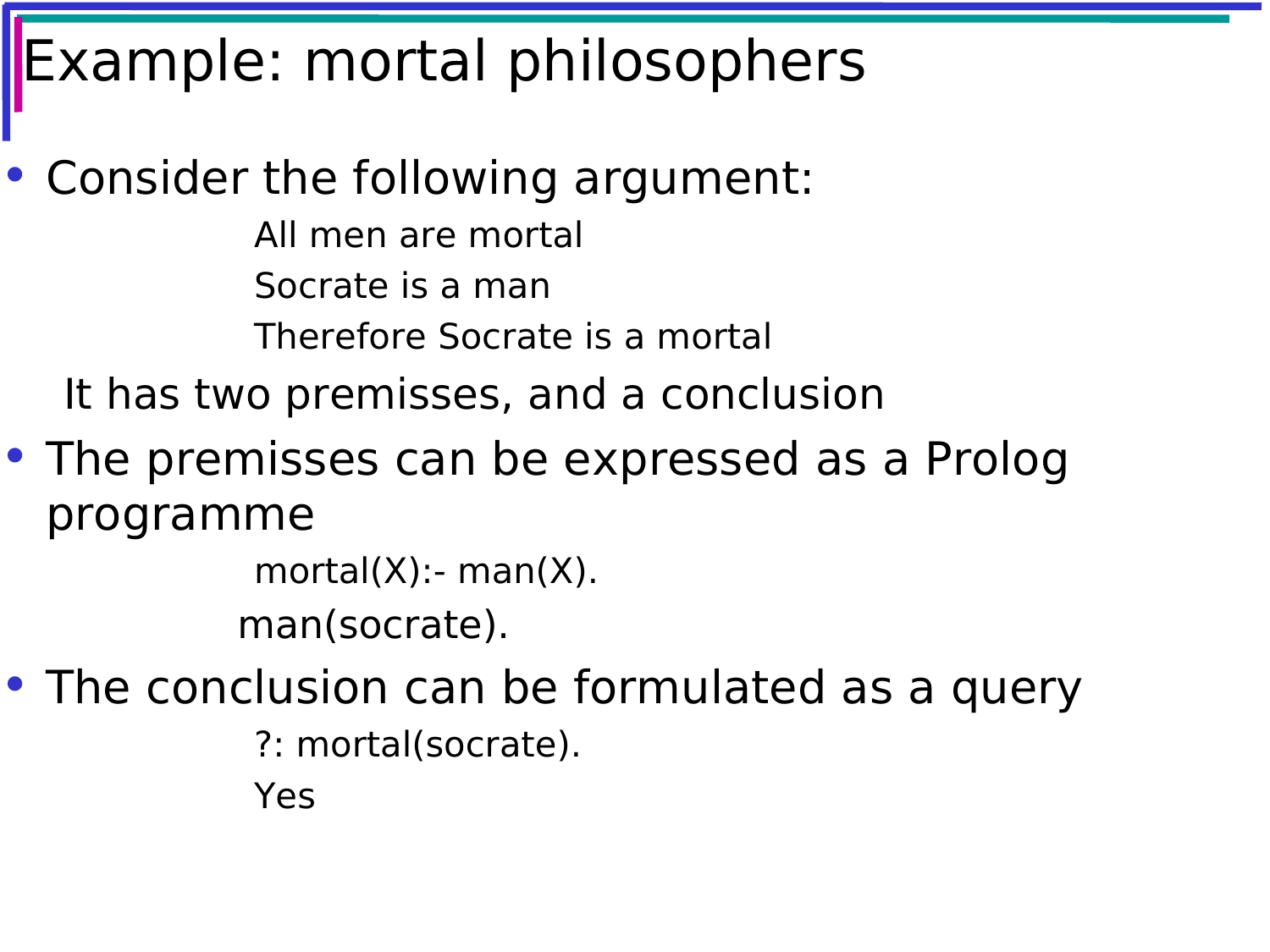## Answering queries

Goal execution

- The query mortal(socrates) is made the initial goal
- Prolog looks for the first matching fact or head of rule and finds mortal(X)

■ Variable instanciation: X=socrates

- This variable instanciation is extended to the rule's body, i.e. man(X) becomes man(socrates)
- New goal: man(socrates)
- Success, because man(socrates) is a fact
- Therefore, the initial goal also succeeds.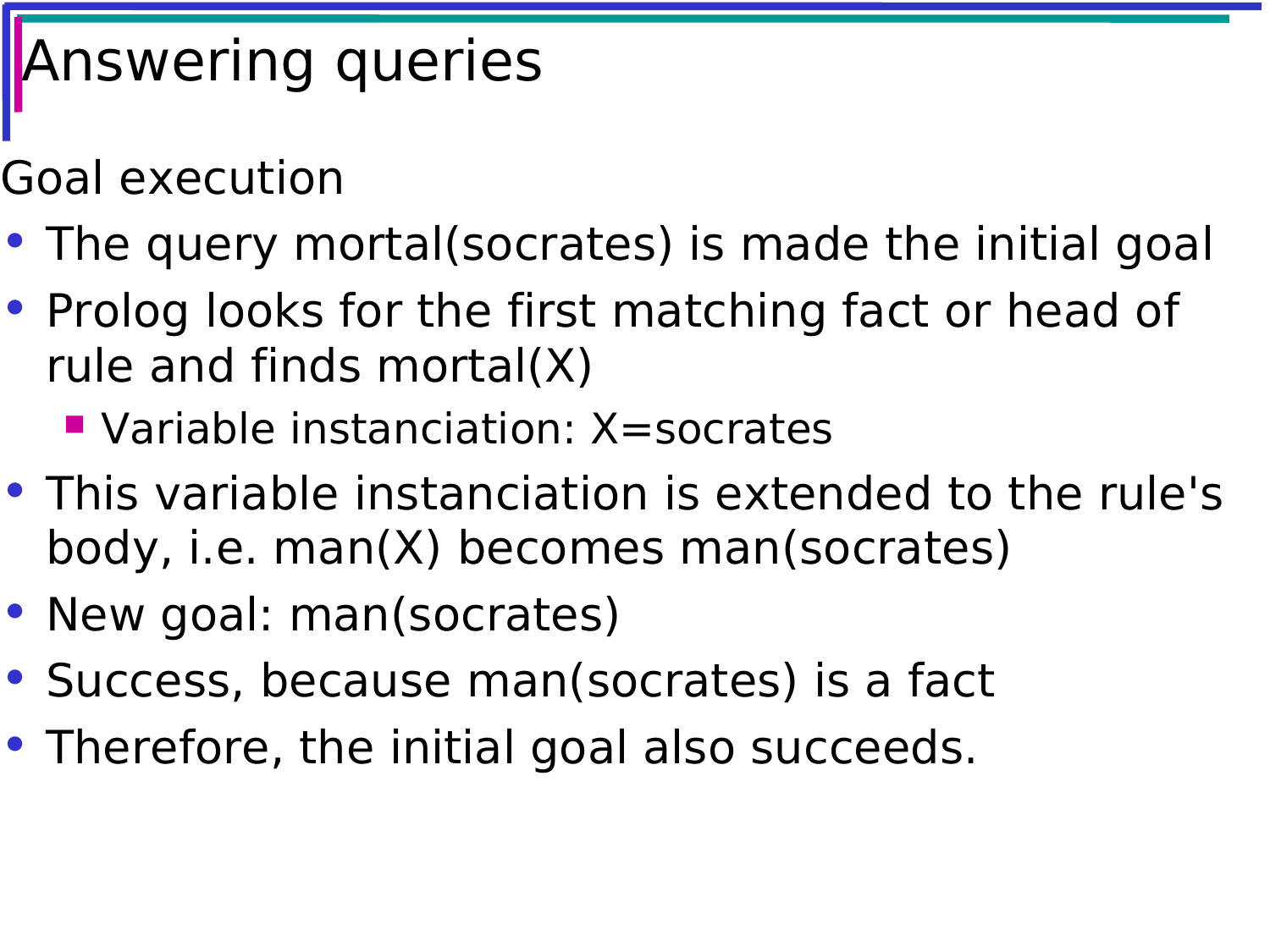Answering queries

friend(tony,graham). likes(X,wine):- friends(X,graham). drinks(X,alcohol) :- likes(X,wine).

```
?-drinks(X,alcohol)
X =tony
```
drinks(X,alcohol)? drinks(X,alcohol) : likes(X,wine) likes(X,wi ne)? likes(X,wine): friends(X,graham) friends(tony,graha m)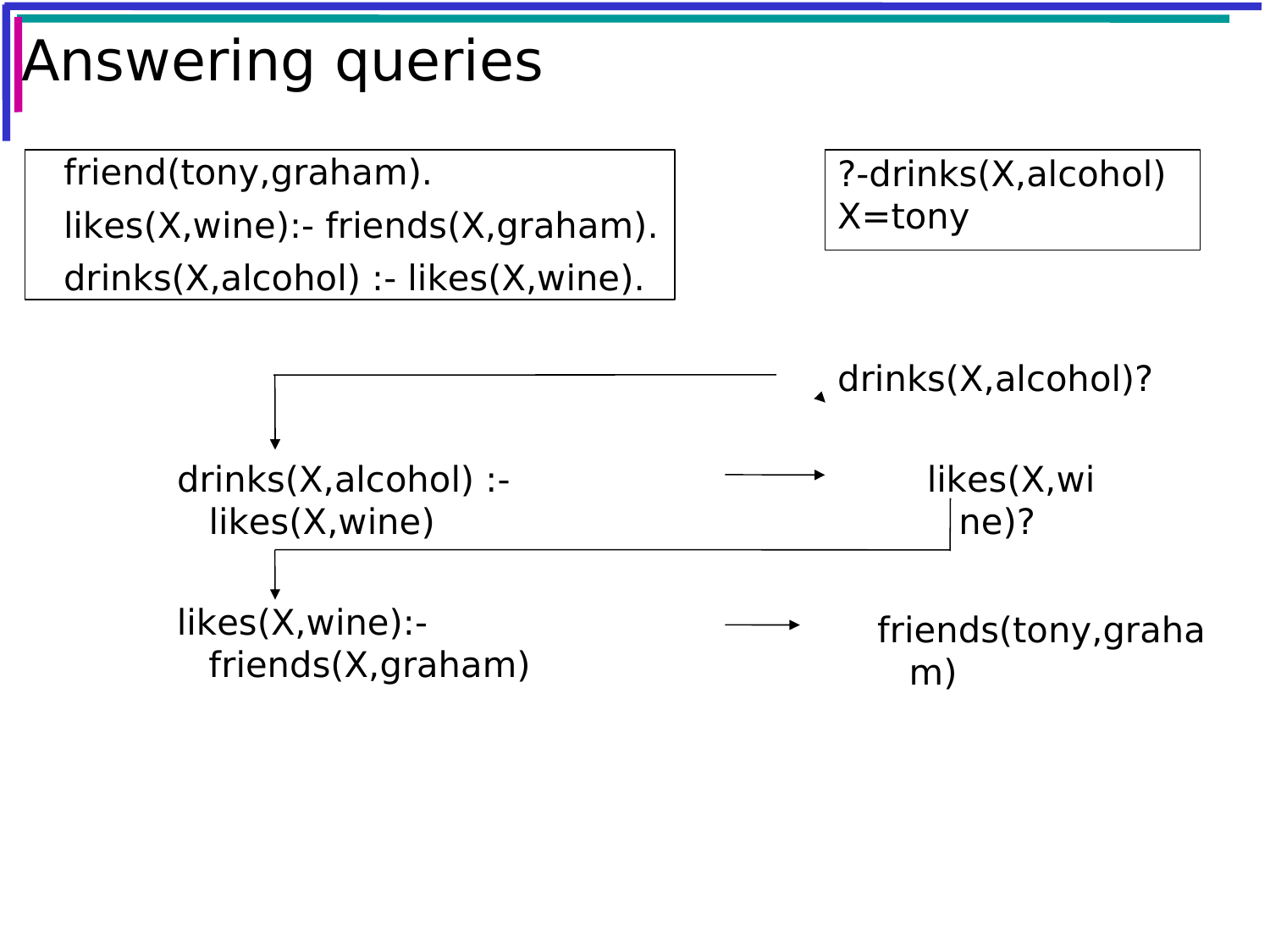#### Sample exercise

• Suppose the database (e.g., movies.pl) contains facts of the following format:

movie(M,Y). % movie M came out in year Y director(M,D). % M was directed by director D actor(M,A,R). % actor A played role R in movie M

- Write queries to answer the following questions
	- **If the which year was the movie American Beauty** released?
	- **Find a movie released in 2002**
	- **Find an actor who appeared in more than one movie?**
	- **Find a director who directed a movie in which the** actress Scarlett Johansson appeared
	- **Find an actor who also directed a movie**